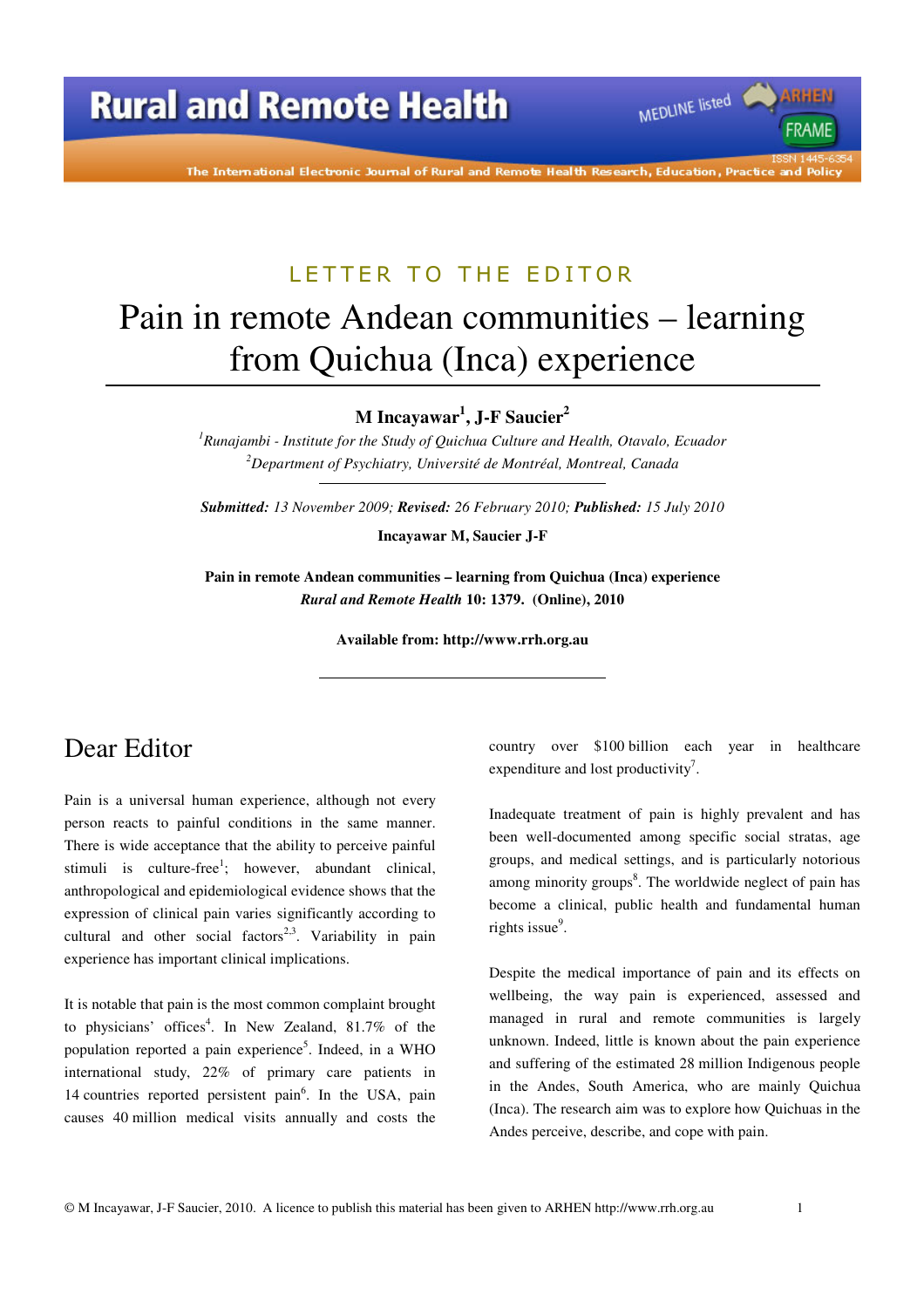### -Rural-and-Remote-Health-

The International Electronic Journal of Rural and Remote Health Research, Education Practice and Policy

#### *The Quichua people of the Andes*

Of the 28 million Indigenous people in the Andean region of South America<sup>10</sup>, most live in rural and mountainous regions. The Quichua are an Amerindian nation that once made up a large portion of the Tawantinsuyu, the Inca Confederation, which at its height included present-day Bolivia, Ecuador and Peru, as well as parts of Argentina, Chile and Colombia. In the 16th Century, Spanish armies invaded and subjugated the Confederation and imposed a regime of domination, land dispossession, and serfdom.

In present-day post-colonial Andean countries, there is a caste-like social stratification that marginalizes Indigenous people and supports institutionalized racism<sup>11</sup>. The ruling Latino group (those of mixed Spanish and Quichua ancestry who identify as 'white-civilized-westerners' and repudiate their Amerindian roots), have replaced the Spaniards as oppressors for the last 200 years. This long-lasting oppression and social exclusion has resulted in scandalously poor health among Indigenous people<sup>12</sup> and transformed them into one of the most impoverished and dispossessed groups in the world $^{13}$ .

### Methods

An exploratory qualitative/descriptive study was conducted in 1996 with a convenience sample of 40 Quichua adults (15 women and 25 men) in the northern highlands of Ecuador. Data were collected through structured interviews of approximately 3 hours length, using the Quichua questionnaire 'The Nature of Pain' (*Nanay Jahua Tapuicuna*), which was administered verbally by the researchers.

### Results

#### *The Quichua pain experience*

The survey results indicate that the Quichuas' pain experience is complex and their strategies to cope with it are

sophisticated. Although there are some commonalties with other societies, their pain experience has several remarkable distinctive elements.

**The causes of pain:** The Quichuas' multifactorial theory of pain causation consists of psychosocial and supernatural notions closely related to their theories of illness and worldview. Negative life events including the loss of loved ones, financial strains, and a failure to maintain good relationships with neighbors, are seen as important in originating illness, disease, and pain. The Quichuas' emphasis on psychosocial pain causes contradicts the view of local Ecuadorian Latino medical practitioners who consider the Quichua explanations of pain to originate from irrational or primitive beliefs (Table 1).

#### **Table 1: The Quichua people's attribution of pain causation**

| <b>Attributed cause</b>    | $N(\%)^{\dagger}$ |
|----------------------------|-------------------|
| Negative life events       | 39 (97.5)         |
| Malign spirits             | 38 (95)           |
| (objects, animals, humans) |                   |
| Sorcery                    | 36(90)            |
| Physical conditions        | 29(72.5)          |
| (wounds, trauma)           |                   |
| Underlying disease         | 23(57.5)          |

†N=40. Because respondents could answer more than one question, percentages do not total 100%.

**Vulnerability:** The Quichua believe that those most prone to suffer from pain are those who are married, elderly, and women. This is consistent with published reports indicating that clinical pain is more prevalent among women and the elderly<sup>14,15</sup>. Concerns about raising a family and providing for it, educating children, running a business, taking care of domestic animals and cultivating lands were the main reasons for pain cited by married Quichuas. Every day difficulties, life events, and social and interpersonal friction, when severe, can all potentially contribute to the development of illness, disease and pain. Because single people in the Andes usually live with their parents, they are deemed to have no serious responsibilities and are thus considered protected from stresses, and so less susceptible to pain.

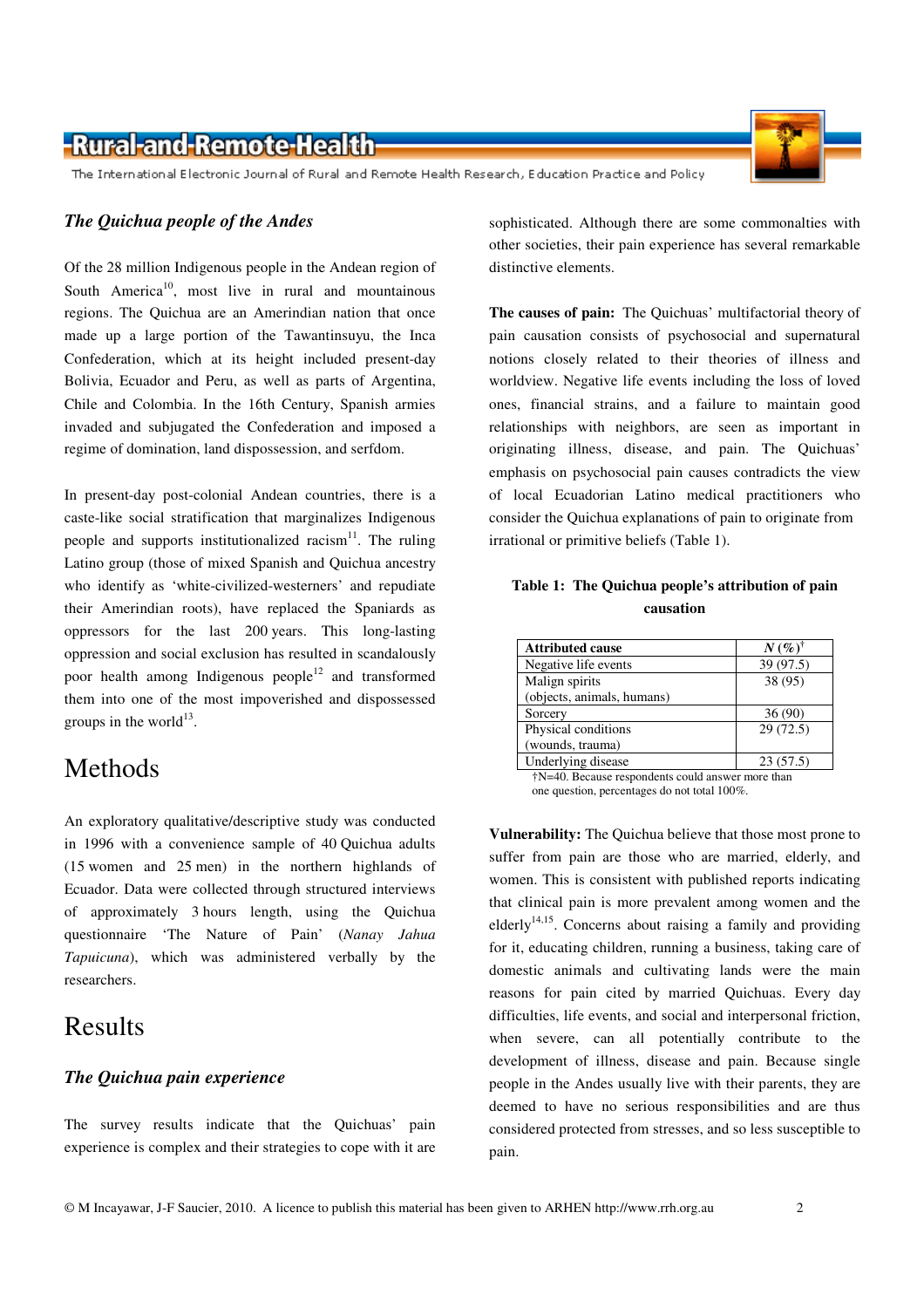### -Rural-and-Remote-Health-

The International Electronic Journal of Rural and Remote Health Research, Education Practice and Policy

**Emotions and pain:** The role of strong emotional experiences in the origin of psychological or physical illnesses, including pain, is a salient feature, and is probably an ethos of the Quichua people of the Andes. There is strong agreement among them that pain can lead to depression, anxiety, irritability, fearfulness, tiredness, sleep disturbances, poor appetite, a range of serious diseases, and even death.

However, some of their attitudes towards pain could be labeled as stoic. For example, moaning and complaining about pain was considered a sign of weakness by two-thirds of our interviewees. Thinking about or remembering pain is therefore discouraged, because doing so will worsen or trigger the pain. For the extremely impoverished Quichua people of the Andes, 85% of whom live on \$2 per day or less, and whose access to medical or psychiatric services is literally non-existent<sup>10</sup>, complaining about pain with the aim of obtaining medical care is a useless strategy. In rural and remote areas where the majority live, it is in one's interests to learn how to endure pain, or to ask the help of family members or traditional healers. Indeed, 87% responded that they could endure any kind of pain. However, for the health practitioner, usually an outsider, a Quichua patient may look defeated and passive in dealing with pain.

#### *Pathways to care*

The pathways to pain care preferred by the Quichua people are inclusive and pluralistic. They strongly embrace biomedicine and physicians as well as Quichua traditional medicine and traditional healers as sources of health care and pain control. Nonetheless, they have a preference for medicinal plants, rather than pharmaceutical products. What also makes them different from Western patients is their acceptance of family members and neighbors as valuable sources of care.

## Conclusion

The Quichuas' pain experience is complex and their coping strategies sophisticated. What has been learned from the

Quichuas' pain experience could contribute to improving cultural competence in cross-cultural clinical encounters. Indeed, a culturally-sensitive approach to patients could facilitate fruitful negotiations during the formulation of diagnoses, assist patient–doctor communication, and improve the planning of successful pain control strategies<sup>16</sup>. This will benefit health practitioners seeking to provide highquality medical care in rural and remote communities worldwide.

### Acknowledgement

The study was supported by a doctoral research award granted by Fonds FCAR, Québec, Canada. Many thanks to the Quichua people of Rumipamba in Imbabura, Ecuador for their support and participation. The authors' deepest gratitude goes to the late Mr Alberto Cacuango, a remarkable community leader and field research assistant, for his unconditional support of this study and his friendship. The authors thank Sioui Maldonado Bouchard for her assistance in reviewing English language usage.

**Mario Incayawar<sup>1</sup> , MD, DESS, MSc and Jean-François Saucier<sup>2</sup> , MD, PhD <sup>1</sup>Runajambi – Institute for the Study of Quichua Culture and Health Otavalo, Ecuador <sup>2</sup>Department of Psychiatry, Université de Montréal Montreal, Canada**

### References

1. Zatzick DF, Dimsdale JE. Cultural variations in response to painful stimuli. *Psychosomatic Medicine* 1990; **52(5):** 544-557.

2. Bates MS. *Biocultural dimensions of chronic pain - implications for treatment of multi-ethnic populations*. Albany, NY: State University of New York Press, 1996.

3. Good MJD. *Pain as human experience - an anthropological perspective*. Berkeley, CA: University of California Press, 1994.